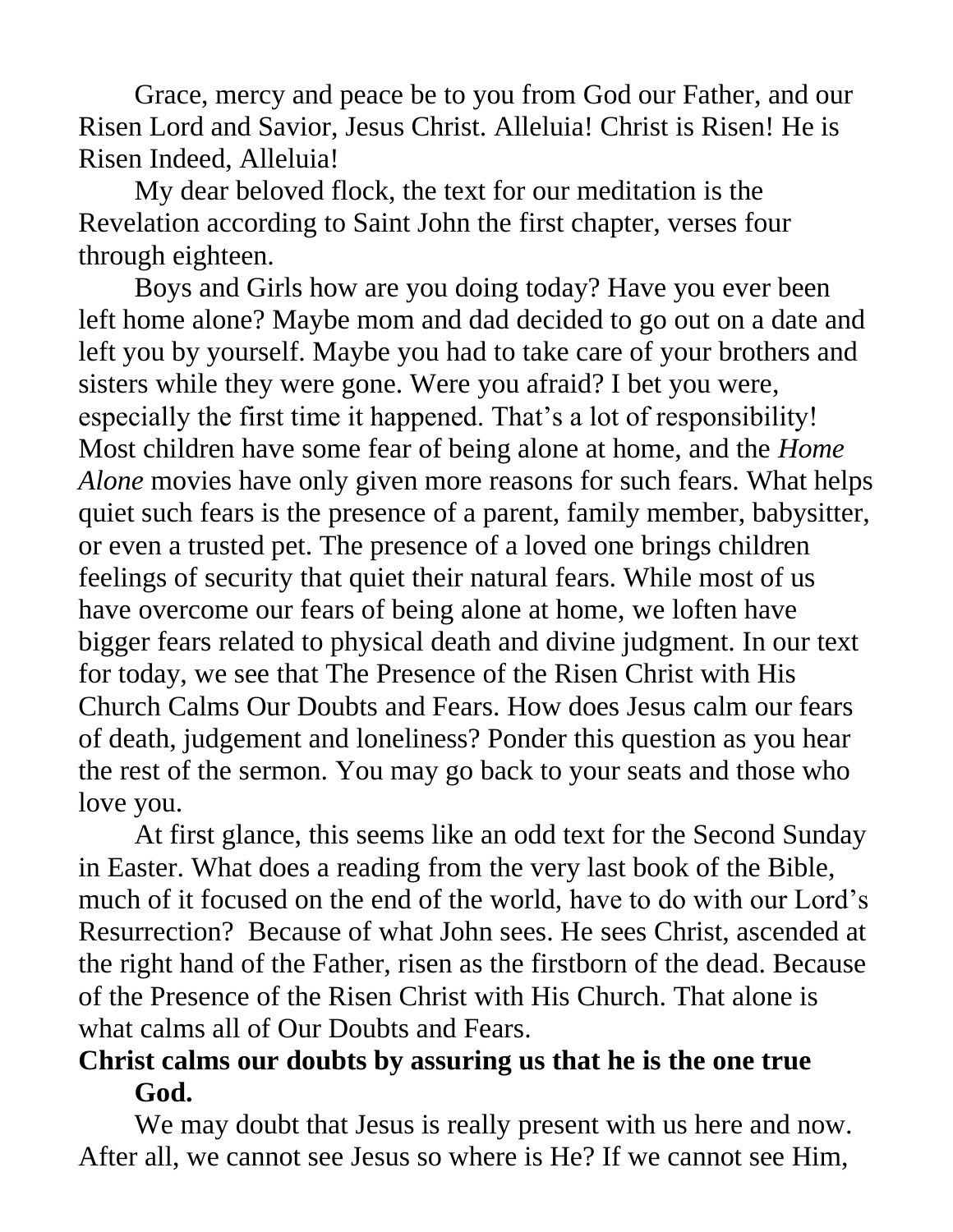then Jesus must not exist. This is a bold-faced lie. Jesus is right here with us now. How? Because Jesus is in what we call His state of exaltation. As the God-man, He is fully using all of His power as God, no more hiding it! Indeed He is the only true God. Many people today view Jesus as only a mere man. He was a good teacher of moral values and the right way to live our lives. Maybe a good prophet proclaiming the wonders of God. Yet, they deny that Jesus is God in the flesh for us. That Jesus died and rose from the dead so that we could have the forgiveness of our sins. John's vision assures us that Christ is God from eternity. Just look at how he describes Jesus. Jesus is one like a son of man (Ezek 1:26; Dan 7:13). He is clothed in a long flowing robe the same as (Is 6:1. He has a golden sash around his chest (Dan 10:5). He has eyes like a flame of fire and feet like burnished bronze (Dan 10:6). His head and hair are white as wool like the Ancient of Days (Dan 7:9). His voice is like the roar of many waters (Ezek 1:24; 43:2). He has a sharp, two-edged sword coming out of his mouth (Is 11:4; 49:2). His face is like the sun shining in full strength (Ex 34:29– 35; Mt 17:2). Does that sound like a mere human to you? No, even just one of these is overwhelming proof that Jesus is God, much less all of them! Truly, when we worship Jesus, we are worshiping the one and only eternal God. As the one true God, Jesus has all power and authority, and how does He use it? He uses it for our good, for us men and for our salvation rather than our complete and utter destruction as we well deserve.

## **Christ calms our fears and assures us of the victory over death.**

This fact may, and well should, both terrify us and causes us to rejoice to the point that we have the same reaction as John. He fell at Christ's feet as though a dead man. Why? Because we are sinners, same as John. As the Psalmist says, our sins are ever before us. We know our sins in thought, in word and in deeds. We deserve destruction. We deserve wrath. We deserve present and eternal punishment, now and eternally Yet, in His mercy, Christ removes the need to fear God by freeing us from our sins by his blood (v 5). He has removed our sins from us and made us His dear and beloved children.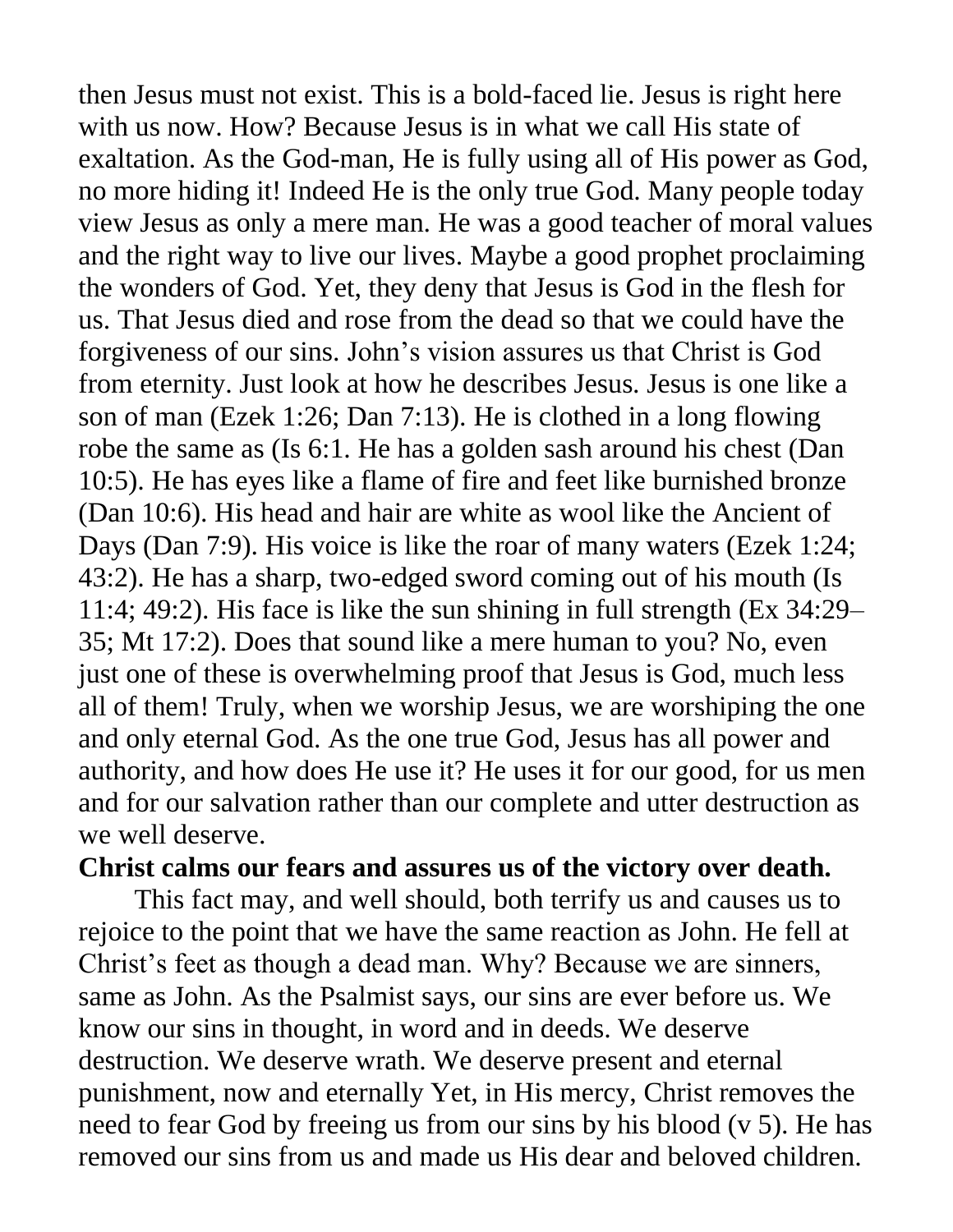Because of Jesus, we need not fear death. Jesus Christ is the firstborn from the dead. He is not dead but lives forevermore. He has conquered death beneath His nail scarred feet. Because He has conquered, He has promised that we will as well. We share in His victory. Christ holds the keys of Death and Hades. He controls death, making the grave not a place of fear for us but rather a place of rest and sleep. As we confess in the committal service for the blessing of the grave, "O Lord Jesus Christ, by Your three-day rest in the tomb You hallowed the graves of all who believe in You, promising resurrection to our mortal bodies. Bless this grave that the body of our brother or sisters may sleep here in peace until You awaken them to glory when they will see You face to face and know the splendor of the eternal God."

Jesus removes our fear of judgment. When He does come again on that glorious Last Day to judge the living and the dead, indeed, "All tribes of the earth will wail on account of him". This is the end, there is no second chances. They have had their multitude of chances and now they will face the consequences of their actions. As for us? We have nothing to fear because Christ, through His death and resurrection, has "made us a kingdom, priests to his God and Father". We will be with Christ forever in His kingdom, because of what He has done on our behalf by His perfect life, suffering, death, and resurrection..

That's all well and good Pastor but what about here and now? What about our present loneliness? What about right now in the midst of our suffering? In the midst of our pain and hurts of life? Christ assures us that he is with his Church. Your Lord and Savior is with you here and now. Christ walks in the midst of the lampstands (churches) and holds the stars (pastors) in his right hand. Christ watches over His church, guard and protects her in the midst of her hurts and pains. He upholds and strengthens you, even now! How? Christ is present as he speaks through his Word. Whenever and wherever the Word of God is proclaimed, there Christ is in, and for, His people. That is one of the reasons that we rise for the reading of